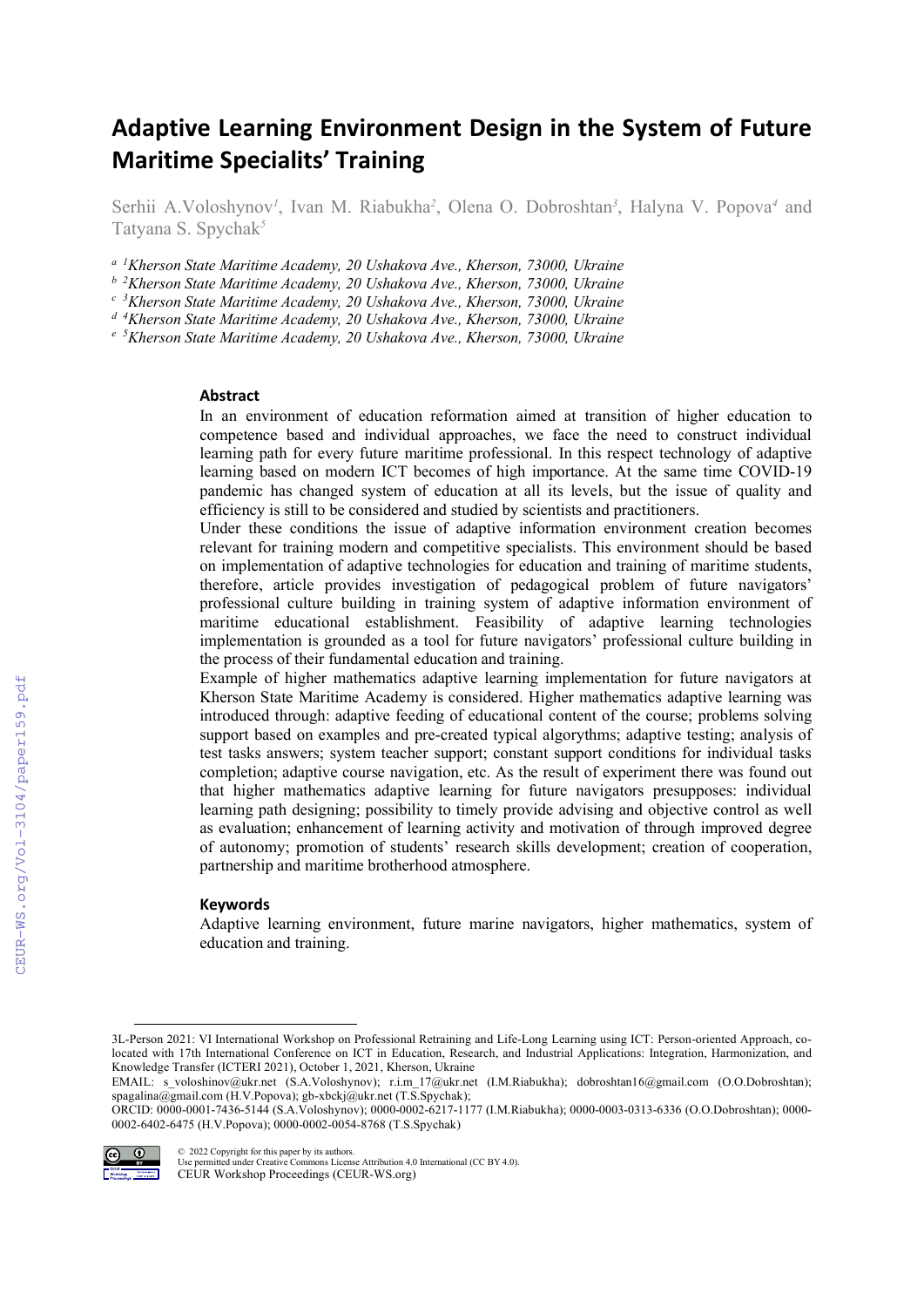### 1. Introduction

Modern globalization of society conditioned great interest of scientists and practitioners to the problem of future maritime specialists' training and education both in Ukraine and in the world. Thus one of strategic tasks of modern Ukraine is the necessity to transform the system of future maritime specialists' education and training, in particular its professional constituent connected with Mathematics. It was defined in international and national standards namely in International Convention on Standards of Training, Certification and Watchkeeping for Seafarers (STCW), Strategic Plan of Marine Transport Development till 2020, Strategy of Ukrainian Sea Ports Development till 2028, etc.[1]

Under this conditions the issue of maritime education quality improvement at all levels and all forms of implementation becomes particularly relevant. Solvation of this issue is first of all connected with improvement fundamental training quality, namely in Mathematics and Physics, which creates important ground for learning professional cycle courses. Mathematical basis is the platform for development and training of future navigators. Mathematical training, as a constituent of fundamental training, is of special concern of maritime educational establishment stakeholders. Main stakeholder of Kherson State Maritime Academy (KSMA) provides for the students tests in Mathematics and Physics developed by specialists from the industry. This testing is conducted on the platform LMS MOODLE using all its resources. The results of testing are immediately sent to the company by the system, the representatives of stakeholder check the tests and the Academy receives consolidated report on the result. Twice a year Academic Council of KSMA considers the results of this test and introduces changes to the programme of education and training [9-10, 19].

Government of Ukraine defined the year of 2020 as the year of Mathematics; besides the 40th session of General Conference of UNESCO on September 3, 2019 declared the 14th of March to be the International Mathematics Day. Session's resolution emphasizes that enhancement of global mathematic training has the key role for solving such modern actual issues as artificial intelligence (autonomous sea vessels), climate change (rise of World Ocean level), Energetics, improvement of humanity welfare; it also reveals applied nature of Mathematics and its importance for progress in all fields of Engineering, marine in particular. Thus improvement of methodics of future maritime specialist's education and training in mathematical, science and professional disciplines with wide implementation of digital technologies becomes an urgent issue.

The second half of  $20<sup>th</sup>$  century became the period of transition of society to the state of information one. Introduction of modern information and communication technologies became the priority development direction for professional education of Ukraine. National Strategy of Education Development in Ukraine for 2012-2021 emphasizes that the main tasks for modernization of education include: digitalization of education; development of effective system of teaching in education; creation conditions for development of modern teaching tools industry. At the same time, the influence of innovation technologies development becomes greater both in maritime industry and maritime education.

In the conditions of constant development of digital technologies in technical equipment of sea vessels the conditions of work are being changed, and these changes cause shifts in the models and conditions in education and training. The above mentioned makes creation of adaptive information environment relevant; this environment should be based on introduction of adaptive technologies for education and training of future maritime specialists.

# 2. The theoretical basis of research

Adaptive learning s included to list of main trends of modern innovative education along with mobile and blended ones, micro-learning, gamification, VR, AR, critical thinking and others [2-11, 19-20]. The notion of adaptivity and adaptive learning system (ALS) is not new in science; a lot of researchers from different countries investigated classified and introduced it into their educational works. In 2015 Peter Froschl in the work "Adaptive e-Learning with Eye-Tracking" considers adaptivity as "possibility to change necessary to solve different situations" and defines five basic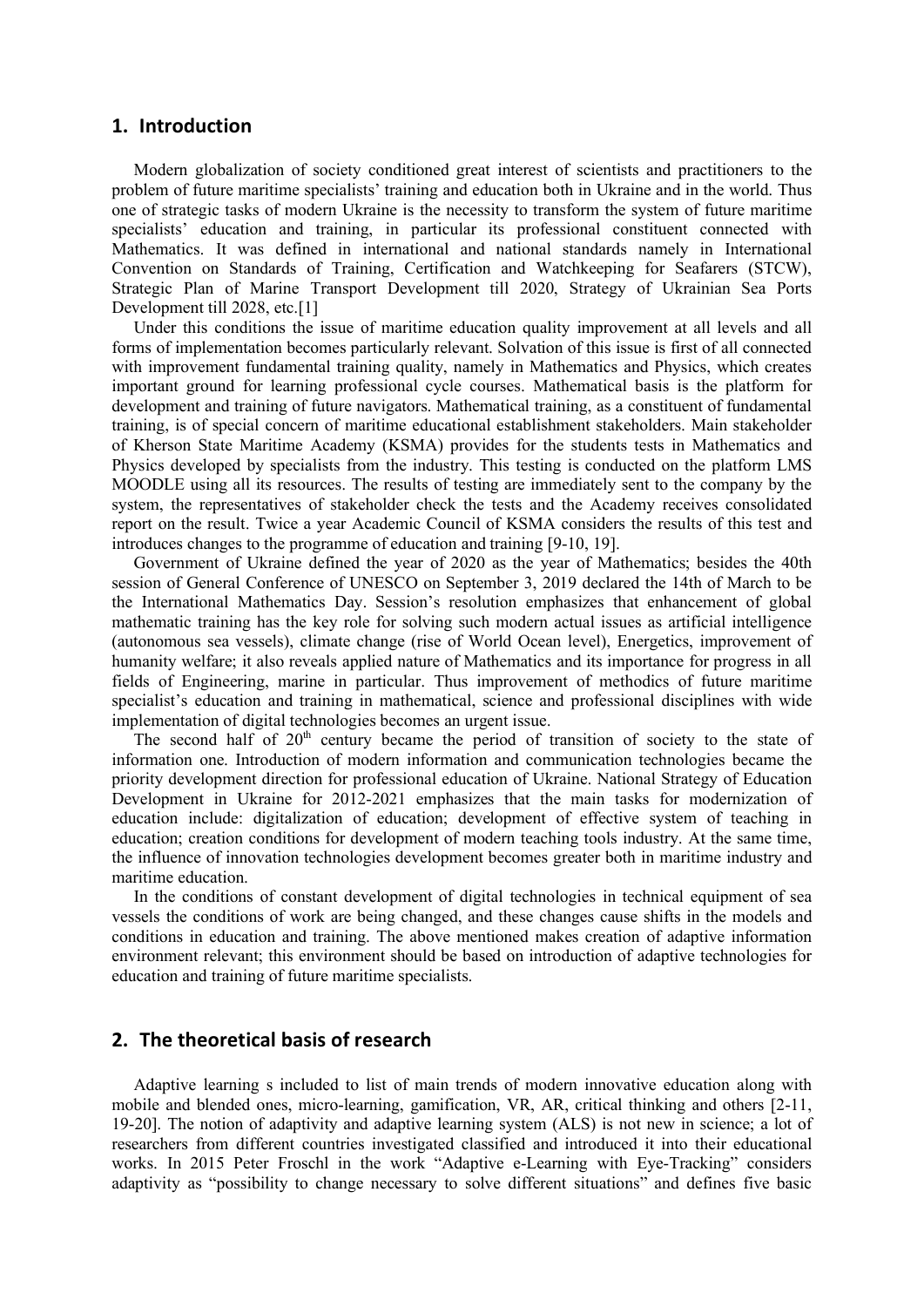adaptive systems: macro-adaptive systems (they have a set of disadvantages, absence of consideration individual features among them); micro-adaptive systems; micro-adaptive systems of abilities' correlation and possibilities of their correction; intellectual learning systems (ILS) (supplemented with hypermedia potential); adaptive hypermedia systems (principal element of it is a student; it is impossible to design ALS without thorough information about the level of students' education and knowledge, as well as about the aim and requirements of future profession) [13].

From the point of view social and philosophical basis Maron, A. considers adaptation as two-track process of educational environment adjustment to the personality of a student. "Adaptation is adjustment, its function is to provide appropriate generally accepted behaviour and activity of a person corresponding to his internal structure (interests, value orientations, peculiarities of temperament)" [14]. The researcher points out main directions of adaptive learning: psychological and motivational adaptation, which presupposes transformation of person's actions due to his mental activity, understanding of importance of strategy and methods choice for achievement of predictive learning outcomes; organizational and objective focused adaptation aimed at maximal approximation of participants' objectives and system of educational process arrangement based on their individual peculiarities; content adaptation involving selection of targeted study material, variability of study plans and educational programmes; technological adaptation interpreted as possibility to adjust study programme to the peculiarities of specific educational process aiming at its streamlining.

The above mentioned leads to the conclusion that ALS structure incorporates one subject of adaptation with all its requirements and needs and a number of objects of adaptation containing different factors of adaptation.

The researchers Moscal, P., Carter, D. and Johnson, P. (2017) used a very definitive, to our mind, comparison of ALS and GPS. During learning educational discipline by a student there should be taken into account principles of personalization of education; they provide possibility to alter educational technologies (route in GPS) leading to the aim of the course. It is feasible due to the possibility to evaluate and assess the knowledge constantly and, depending on the result, to implement definite corrective actions in order to achieve progress in the results [15, 19-20].

As we can see there are a lot of researches proving advantages and opportunities of ALS introduction, but presently there is no well-defined concept of adaptive learning in electronic environment; therefore, design of ALS is an actual task. We shall define ALS here as educational resource developed in the context of competence-based approach, represented in digital form and containing technologies capable to adapt a subject of learning taking into account and on the basis of his personal features and characteristics. [16-17, 19].

## 3. Experimental study

.

During the survey of first-year students of KSMA Navigation Faculty there were singled out a set of shortcomings in the arrangement of education and training process of the Academy. Following issues, according to the results of the survey, prevent the students from successful adaptation: overload with classroom lessons (35%), lack of basic knowledge (23%), challenges in adaptation due to students' life and drills (18%), low level of motivation to study (12%), insufficient awareness of students about the changes in KSMA programmes and about results of their studies (38%). Besides there was conducted a survey among the students/cadets connected with the nature of relationships in the frameworks "cadet-cadet" and "cadet-teacher". The results of this survey is depicted in figure 1.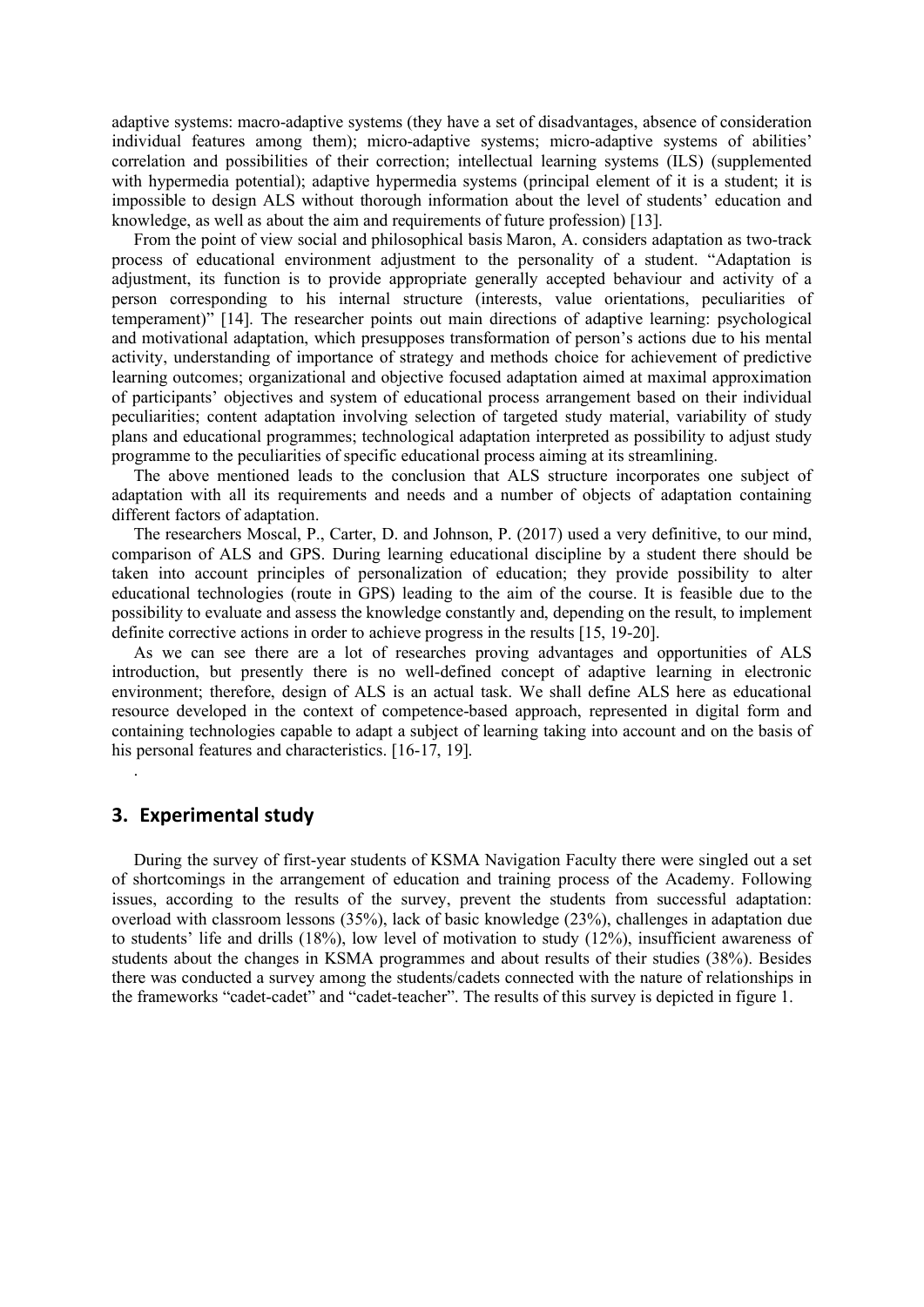

Fig. 1. Nature of relationships in the frameworks "cadet-cadet" and "cadet-teacher".

Figure 1 reveals that the majority of cadets/students (42%) regard their relationships with their mates to be benevolent; at the same time only 24% of them consider their relationships with teachers as benevolent, 12% see them as negative and 25% of cadets/students believe that teachers are indifferent to them. We suppose that the abovementioned issues will be coped when the personality of a cadet/student is in centre of the educational process arrangement. Meeting these challenges is seen as designing of adaptive learning environment, including higher mathematics learning system.

Information adaptive educational environment is understood here as an aggregate of conditions ensuring information interaction between the participants of the process and interactive learning tools aimed at well-timed an effective adaptive corrective actions based on personality oriented approach as well as implementation of modern pedagogical and information communication technologies at different stages of education and training process.

Principle of adaptivity in education and methodical aspects of adaptive learning in modern information system ia aimed at designing individual education programmes, at psychological corrections of student's actions stereotype, his thinking mode and implementation mechanisms. The concept of adaptive learning in modern information system is built on the basis of following principles: personalization (content of an educational discipline is divided into levels of complexity, which allows a cadet/student to choose his own learning path and to design individual environment of study materials; it envisages individualization of interaction between a teacher and a cadet/student); variability of learning content of a course (learning content of a course has different forms of delivery); cyclicity of learning (automatic return to learning material in order to refresh or improve knowledge and understanding); participation (students learn problem solving according to the proposed by a teacher algorithm of actions and individual creation of algorithms for new problems solving depending on the chosen complexity level); autonomy (students learn searching necessary materials individually, allocate principal information, think autonomously, design their own algorithms for problems solving as well as for learning new materials); systematicity and consistency (learning content of a course should be proposed for students/cadets in the form of logic sequence of developing knowledge, understandings and skills in a course module and logic interconnection between modules) [19-20].

In the conditions of adaptive information system, a teacher becomes a promoter, mentor and tutor providing advising, guidance and inspiration for achievement of the learning outcomes defined for the profession of marine navigator. Adaptive learning system utilizing modern information technologies activates the process of education and training through: providing possibility for cadets/students to design individual learning path (pace and rhythm of learning activity, schedule of work with training materials, choice of complexity level, etc.); introduction of differentiated approach to education and training (education and training is student-centered, it takes into account individual peculiarities and motive); optimization of control over the level of student's competences built (system of knowledge and skills monitoring introduces corrections to learning path according to individual features of a cadet/student); enhancement of evaluation and assessment process credibility (information system leaves human factor aside the process of evaluation and assessment); promotion of cadets'/students' autonomy, engagement and sociability during interaction with a teacher and mates in the information system); creation of partnership and cooperation environment between a teacher and cadets/students.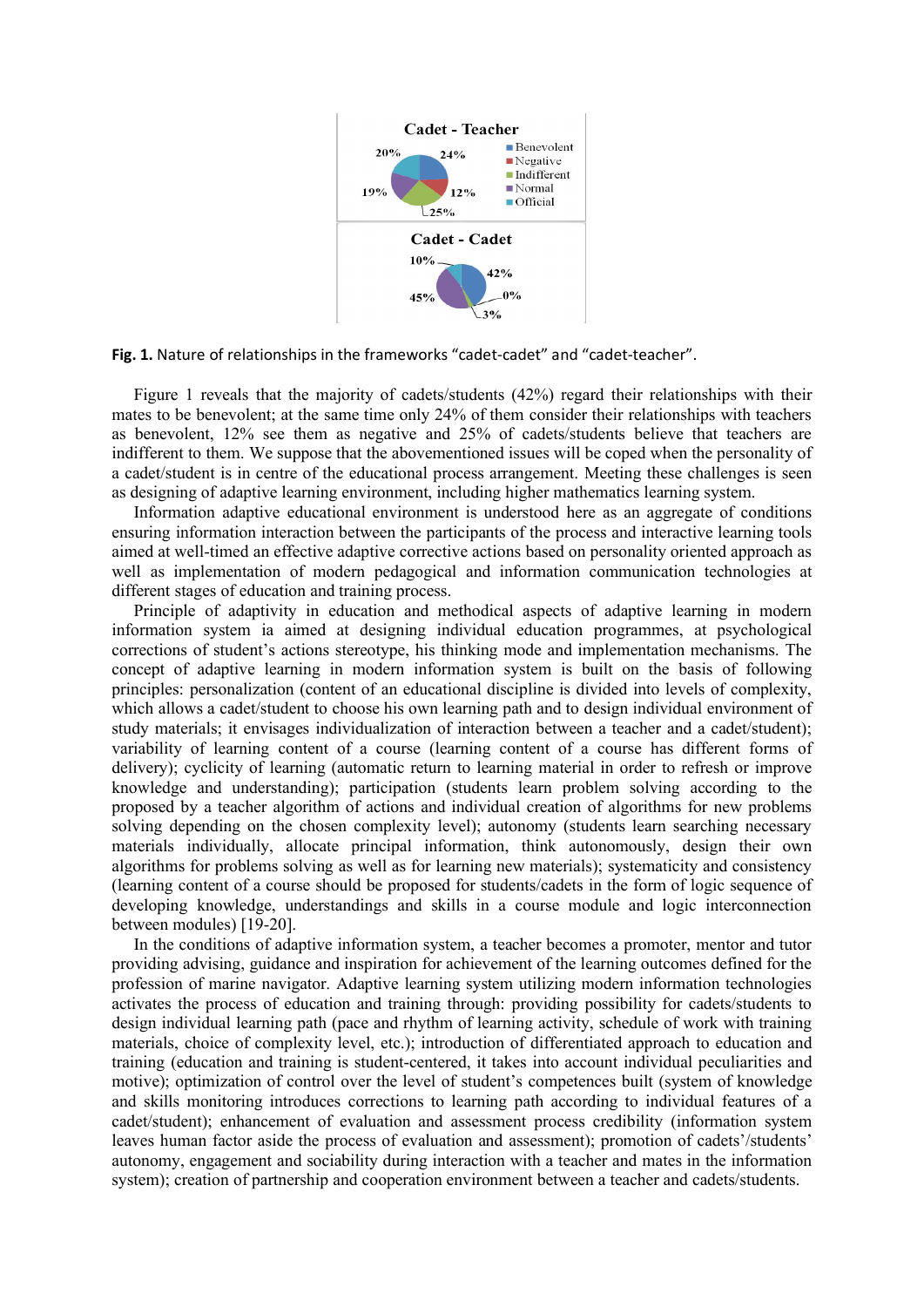The aim of adaptive learning technology is development of autonomy, self-control, skills of research work in the conditions of maximum adaptation of education and training process to individual peculiarities of a cadet/student. In these conditions a teacher should provide monitoring and control of individual work of every cadet/student; ensure individual teaching actions for those stuck with their studies and for those having leading results in comparison to their mates); encourage cadets/students to learning; provide up-to-date information about novelties of the course. Under the conditions mentioned above, modern information system, operating the principles of adaptive learning, in our case it is the full course of Higher Mathematics (meaning classwork, individual distant work) should ensure learning process.

Analysis of information learning systems and algorithms of adaptive learning design available is given and summarized in the form of table (Table 1) [19].

### Table 1.

| Learning System   | Learning Algorithm in Interactive Adapted Learning System                        |
|-------------------|----------------------------------------------------------------------------------|
| AHA!<br>(Adaptive | System for creation of adaptive web-applications (aha.win.tue.nl). Adaptation    |
| Hypermedia        | is achieved through step-by-step analysis of baseline and interim information    |
| Architecture)     | about user; based on this information user's model and the system itself are     |
|                   | adjusted.                                                                        |
| Brightspace       | Virtual learning environment including a great number of training materials,     |
|                   | resources and learning platforms; using all these it is possible to design       |
|                   | individual learning paths for students. In the education and training process a  |
|                   | student is actively involved in communication with teachers.<br><b>This</b>      |
|                   | communication provides possibility for correction actions in terms of            |
|                   | individual learning path.                                                        |
| Geekie            | System provides access for students to following learning materials developed    |
|                   | by the teacher: videolectures, digital materials for practical lessons, topical  |
|                   | tests, individual practical classes etc. Students operating with these materials |
|                   | are made ready to the final assessment works. The programme monitors the         |
|                   | whole process of education and training, summarizes and systemizes personal      |
|                   | information of every student and provides it for the teacher.                    |
|                   | Every study course starts with a test with the results providing information     |
|                   | about the level of necessary competences development of students. Based on       |
|                   | the results of diagnostic test there can be chosen content of the course         |
|                   | aiming at the learning outcomes. All learning materials are of multi-level       |
|                   | character, therefore every student can individually design own learning path     |
|                   | for the course (level of complexity, types of activities, pace, timing etc.).    |
| Knewton (MyLab &  | Platform for designing programmes with adaptive function. MyLab &                |
| Mastering series) | Mastering series project is the system providing answers for following           |
|                   | questions: what student knows; why he made mistake in the task completion;       |
|                   | what learning material is more important; what student's prognostic              |
|                   | performance can be reached at every stage of education and training.             |
| <b>DreamBox</b>   | Adaptive online-maths programme based on Intelligent Adaptive Learning           |
| Learning Math     | technology monitors the results of learning activity of a student, analyses      |
|                   | methods and algorithms used during tasks completion. Based on the                |
|                   | information collected the system introduces changes into the content of the      |
|                   | course (level of tasks complexity, number of prompts, information to be          |
|                   | learned, pace of learning etc.).                                                 |
| <b>InterBook</b>  | A tool intended for electronic textbooks and manuals designing. The server of    |
|                   | InterBook creates individual learning path for every user registered; it ensures |
|                   | adaptive guidance, adaptive navigation support and adaptive help tips and        |
|                   | prompts for students.                                                            |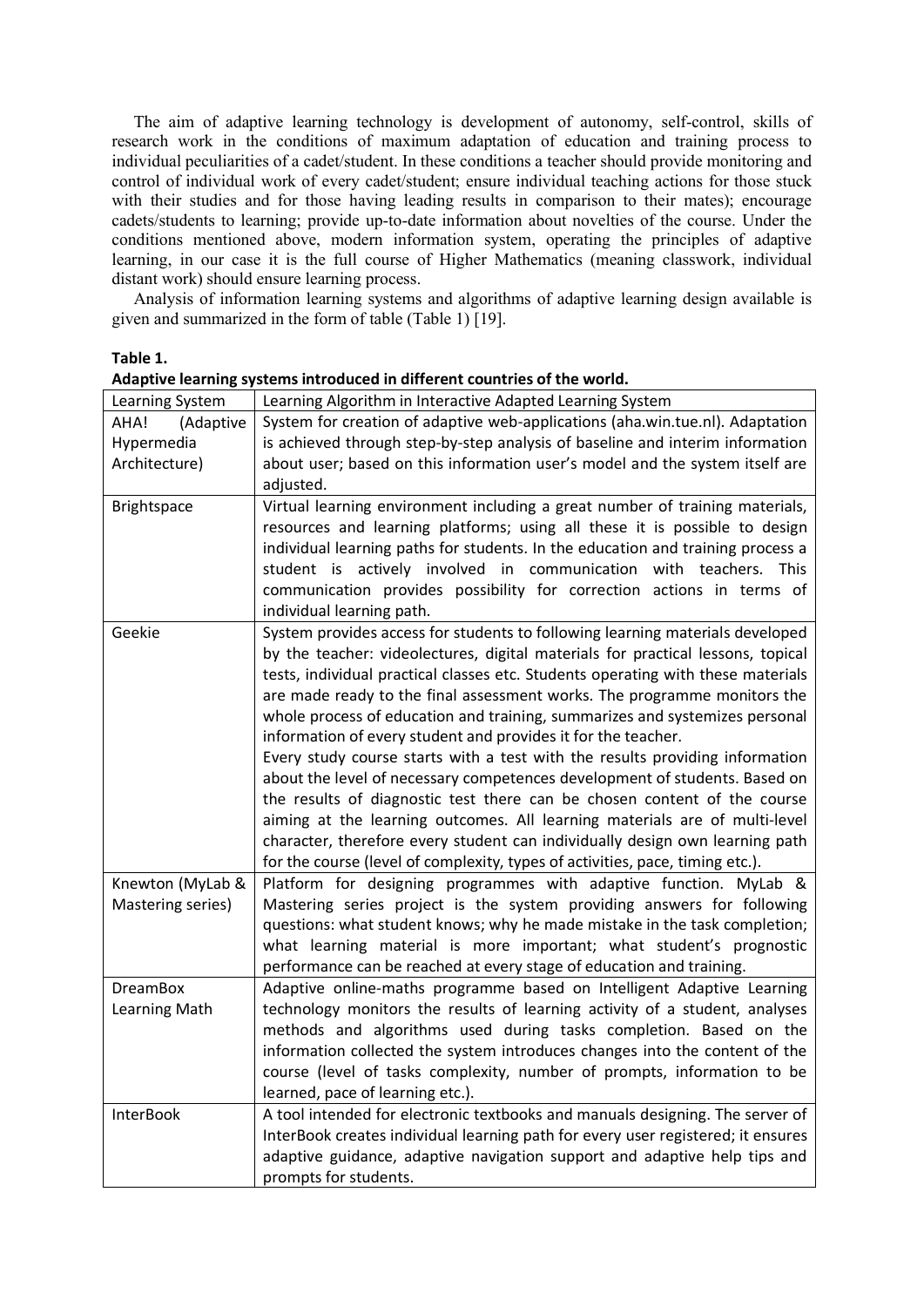| <b>Smart Sparrow</b>                                                          | Open learning platform allowing creation of interactive adaptive courses.<br>Learning is based on "small data" approach using algorithms, which allow to<br>analyse previous answers of a student in order to choose next question or<br>task. There is a possibility to arrange teacher's feedback to students for<br>learning process support in the form of prompts (links and references to the<br>source, video or audio materials, charts, pictures, figures, basic diagrams etc.)<br>right in the moment when a student meets difficulties in doing task or<br>answering question.                                                                                                                                                                                                         |
|-------------------------------------------------------------------------------|---------------------------------------------------------------------------------------------------------------------------------------------------------------------------------------------------------------------------------------------------------------------------------------------------------------------------------------------------------------------------------------------------------------------------------------------------------------------------------------------------------------------------------------------------------------------------------------------------------------------------------------------------------------------------------------------------------------------------------------------------------------------------------------------------|
| Aero                                                                          | The system defines objectives of the course, topics, tasks for individual work<br>and topical tests. The system stores information about results of tasks<br>completion, number of attempts, number of consulting with theoretical part<br>of course. Thanks to adaptivity (personalization), tasks are different for every<br>student. The system autonomously decides time and content of material to be<br>revised. Thus, a teacher can create fully individualized course and anticipate<br>the final quality of knowledge.                                                                                                                                                                                                                                                                   |
| <b>Stepik</b>                                                                 | A construction kit of free open online courses and lessons providing possibility<br>to create interactive courses with feedback loop.                                                                                                                                                                                                                                                                                                                                                                                                                                                                                                                                                                                                                                                             |
| Plario                                                                        | Platform created aiming at decreasing teacher's workload during the process<br>of freshmen adaptation. On the basis of results of initial diagnostic testing in<br>mathematics the system detects existing problems and designs scheme of the<br>detected problems improvement through framework of microlearning.<br>Algorithm of adaptive learning in the system leads a student from the simple<br>to the complex. Learning material is provided in small portions, tasks are<br>specifically aimed at training separate mathematical skills. Every problem in<br>the system has example of solving and a student can address to it at any time.<br>In addition, the system contains elements of gamification aimed at students'<br>interest raising to the process of education and training. |
| MOODLE (Modular<br>Object-Oriented<br><b>Dynamic Learning</b><br>Environment) | LMS Moodle allows generation of own system with necessary functional<br>possibilities, namely: management of learning activity of students, controlling<br>tasks completion, designing individual sets of educational and training tasks,<br>adjusting the structure of a course to the personality of every separate                                                                                                                                                                                                                                                                                                                                                                                                                                                                             |
|                                                                               | student.                                                                                                                                                                                                                                                                                                                                                                                                                                                                                                                                                                                                                                                                                                                                                                                          |

Analyzing all the adaptive learning systems mentioned above we can make a conclusion that Big Data (big volume of structured and non-structured information operating for data collection, storage and processing) and Data Mining (work with several structured data; search for interconnections inbetween big volume of data, anticipation, classification and visualization) – these are basic technologies of any modern intellectual interactive adaptive system [11-15, 19-20].

On the basis of analysis of existing adaptive learning systems we had an opportunity to find out definite drawbacks (absence of information about psychological readiness of students to study, it could have greatly facilitated the process of adaptation and improve the quality of education in general; there is unified model for adaptive learning designing) and advantages (possibility to collect, store, synthesis and systematization of large volume of personal information about a student aiming at further adaptation of learning process; saving teacher's time for checking tasks completed, analysis of problem issues and arrangement of individual learning path for every student.

In order to implement adaptive learning in the course of Higher Mathematics teachers of Department of Natural Sciences designed and created information adaptive environment on the basis of System of E-Learning Management of KSMA (https://mdl.ksma.ks.ua/login/index.php) for students of Navigation Faculty. The course of Higher Mathematics for students of Marine Engineering Faculty was delivered using traditional mode and methodics.

Experimental work aimed at introduction of adaptive learning in Higher Mathematics course for future seafarers was conducted using existing information system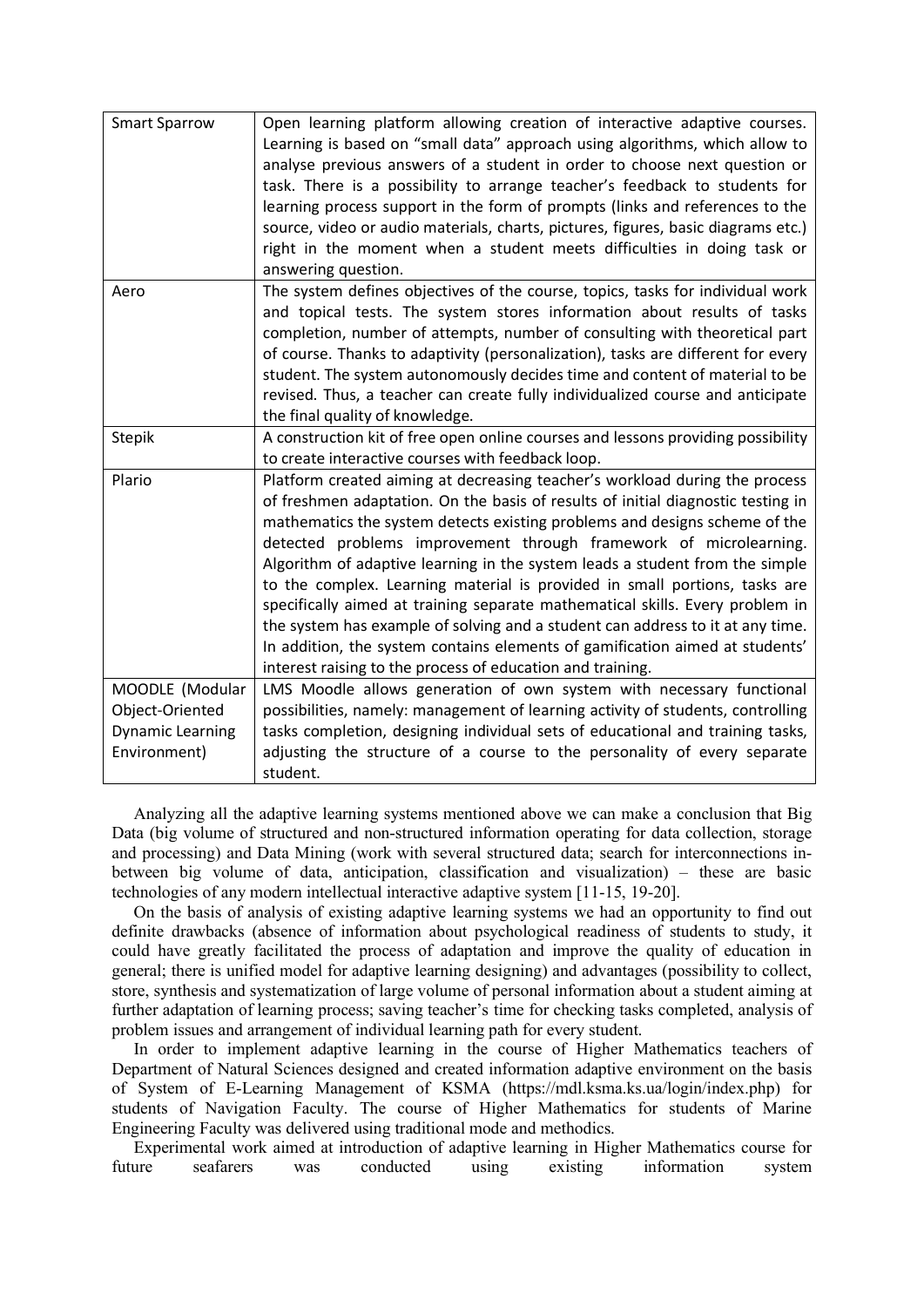(https://mdl.ksma.ks.ua/login/index.php), which is adequate enough for learning separate disciplines and utilizes mediated interaction of distantiated participants of education and training process in specialized environment functioning on the basis of modern psycho-pedagogical and informationcommunication technologies [19].

When learning professional disciplines students need quite high level of mathematical background. For example, before starting learning the course of Celestial Navigation students are proposed to take diagnostic testing aimed at defining gaps in mathematical background. In case of passing the test with high or sufficient level a student receives access to electronic course of Celestial Navigation. To the contrary, failing this test (the result of the test is average or lower than average) a students is sent to by the link to special course of Mathematical Foundation of Navigation, which in its turn has cyclic and adaptive nature of learning materials delivery (Fig.2).



Fig. 2. Model of cyclic management of students' adaptive learning (special course Mathematical Foundation of Navigation)

Model of cyclic management of students' adaptive learning for electronic special course Mathematical Foundation of Navigation includes following steps:

Familiarization of students with the programme of special course Mathematical Foundation of Navigation and with evaluation and assessment criteria as well as with the specifics of learning the material using MOODLE platform.

Students' independent choice out of the proposed learning materials of the course of: a) level of the course materials (high, sufficient, low); b) types and number of mathematical tasks corresponding to the chosen level of complexity; c) forms of current check.

Coordination with the teacher of the chosen types of learning materials, forms and schedule of current check.

Student's mapping out of individual plan for completion, recording and reporting of the chosen individual tasks connected with the Module 1 (individual learning path) and introduction of it to the teacher through filling in and downloading of corresponding Google form.

Teacher's familiarization with students' individual plans, their systematization according to the levels, arrangement of corresponding groups of students.

Drafting of group online consultation schedule.

Providing of online consultation of students' groups differentiated according to the levels of complexity in line with the schedule.

Presentation of completed individual tasks (projects, laboratory works, solved applied problems, etc) through Internet.

Online discussion of the presented tasks: their peer review, possible improvement proposals, defining the best works, etc.

Doing current stop and check tasks, taking online progress tests and offline final test on Module #\*.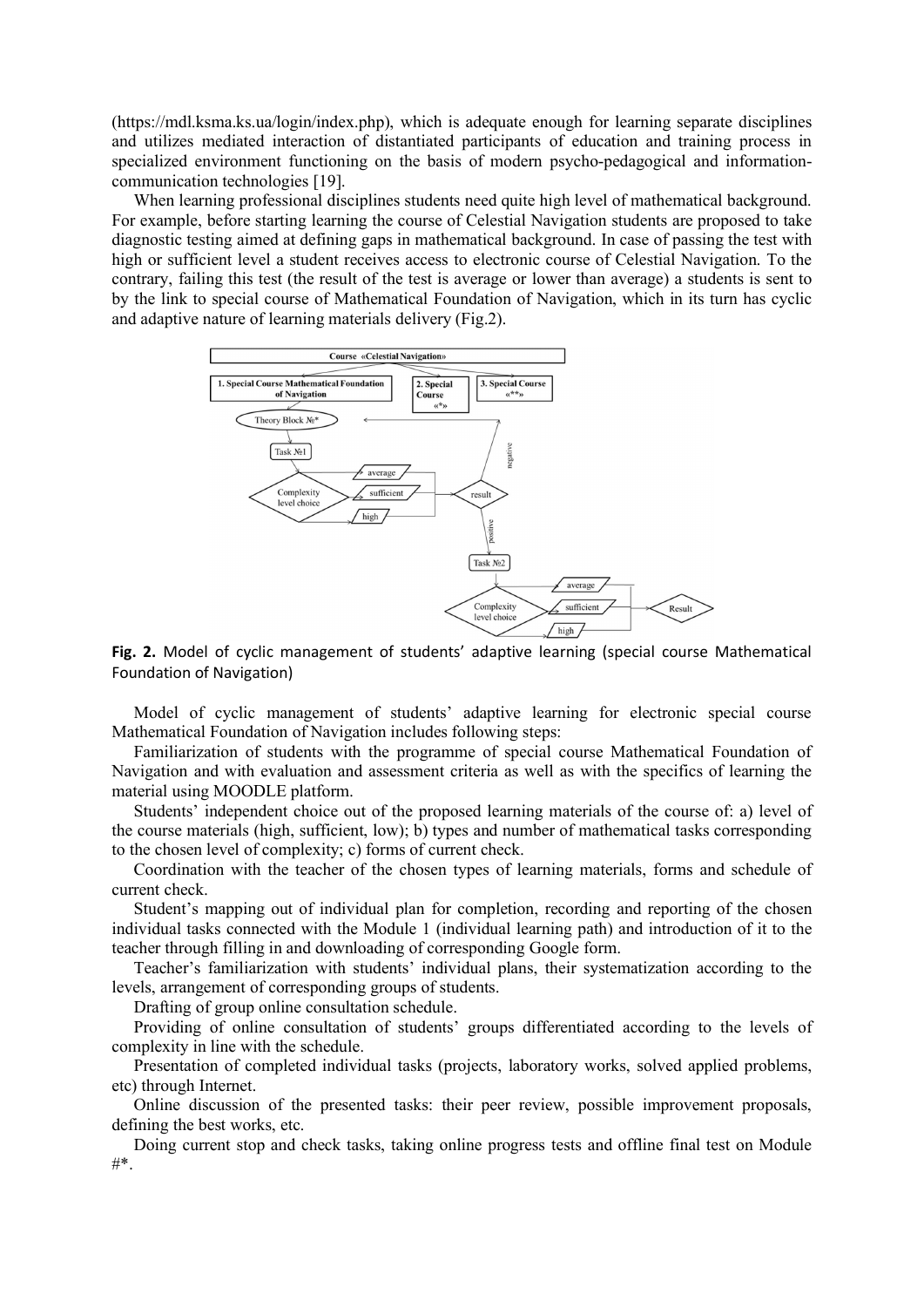Assessment of all tasks and tests, putting marks in e-register and proposing final module  $#$ \* mark for every student.

Student's reflection of the proposed final mark for the Module  $\#^*$  and development of correction programme as well as defining its terms of completion in case of insufficient result.

Correction of learning outcomes through doing additional tasks, having next final evaluation and assessment and putting final mark for Module #\* in e-register.

Adaptive learning of Higher Mathematics course for future navigators was implemented through: adaptive provision of learning content of the course; support for problems solving in the form of examples and designed algorithms of solving for typical problems of the course; adaptive testing; analysis of answers of the testing tasks; scheduled teacher's consultations; creation of conditions for constant support in students' individual tasks completion; adaptive course navigation, etc [19-20].

Interactive lecture material is delivered in small portions, after every portion student receives stop and check questions and, in case of wrong or insufficient answer system sends a student to the page of lecture containing necessary information. Access to the learning content of the next level is provided only in case of sufficient completion of previous task. Every module ends up with final evaluation and assessment. After being tested students have the possibility to review the questions with wrong answers; to receive necessary online teacher's consultation and to be tested and evaluated once more. All tests and tasks of the course are compiled in unified base, which is used for the final evaluation and assessment test at the end of the course of higher Mathematics. Thus both a student and a teacher can anticipate final performance and achievement after having the results of every test.

The experiment for checking efficiency of information adaptive system during the course of Higher Mathematics was held during the process of students' selection for their first onboard practice by the company Marlow Navigation. The selection consisted of two stages: internal and final one. It took place right after completion of the course of higher mathematics. The aim of the selection was to check readiness of students to implement their mathematical competences in practice of real industry. We compared adaptive course of higher mathematics (Navigation Faculty students) and traditional one (Marine Engineering Faculty students). Test in mathematics, provided by the company, was aimed at checking the level of mathematical competence development of future maritime specialists and their readiness to solve problems of navigation and marine engineering onboard. The results of this test we consider to be valid ones as the test was created by stakeholder's representative from the industry and was checking the applied nature of students' competence level.

The content of the test tasks was aimed at checking following mathematical skills: solving triangles on a plane; solving rectangular and spherical triangle; finding of the differences in vessel's location between sets of coordinates (latitude, longitude); finding the shortest distance between ports (orthodromic distance); finding distances at sea and azimuths of ports from vessels; usage of proportion to solve maritime problem; finding latitude of parallel etc. Content of all these tasks correspond to International Maritime Organization Model Course for higher mathematics [18-20].



Fig. 3. Distribution of Marine Engineering Faculty students according to levels of mathematical competence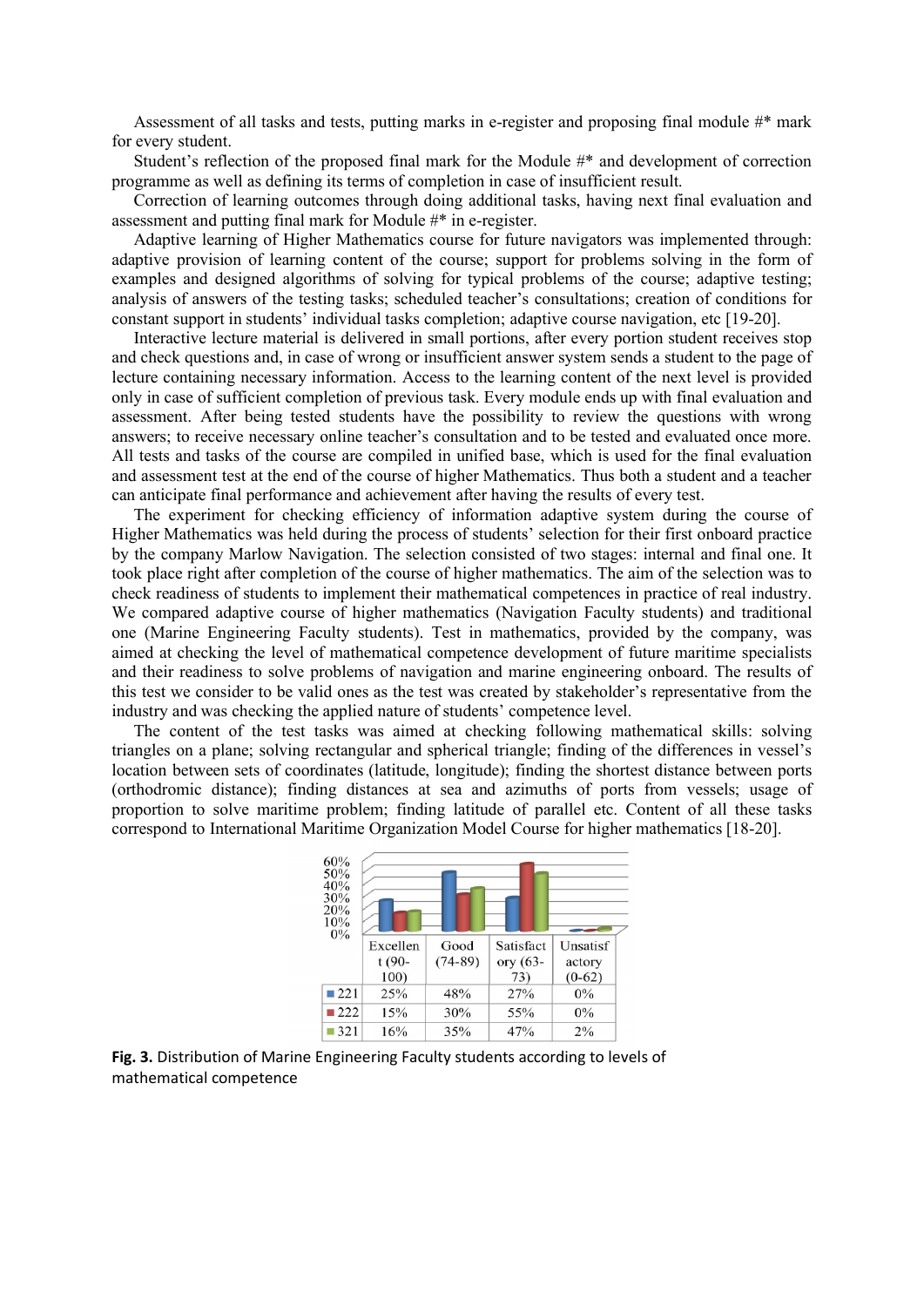

Fig. 4 Distribution of Navigation Faculty students according to levels of mathematical competence

Diagrams given in Fig.3-4 reveal that students of Navigation Faculty showed higher level of mathematical competence development than students of Marine Engineering Faculty. The highest quality level of mathematical competence was found among the students of Group 121. This group has the highest percentage with high and sufficient levels (41% and 54% correspondingly). Groups 121-123, 125 have 100% performance results according to the test results. Group 221, also showed quite high results in the tests, but in general Marine Engineering Faculty students have the indices that are much lower than those of the students of Navigation Faculty. Thus, students being delivered with adaptive learning through adaptive learning environment showed good results.

# 4. Conclusions

Implementation of adaptive learning in the course of Higher Mathematics for future seafarers is done through designing of adaptive learning environment, which implies: creation of individual learning path (pace of learning, complexity level, terms for completing individual tasks); possibility to conduct constant monitoring and consulting and to evaluate objectively the learning activity of students; promotion of research activity and motivation through high level of autonomy; encourage development of students' research skills; creation the atmosphere of partnership and cooperation. Usage of the e-learning platform creates conditions for more effective development of mathematical competence. One of the most important elements of this environment is psychological adaptation of students for learning process in the educational establishment. This adaptation is effectively done in the friendly environment created both by teachers and by students. Further research is needed in order to elaborate possibilities of adaptive learning environment for future maritime officers education and training.

### 5. References

- [1] International Convention on Standards of Training, Certification and Watchkeeping for Seafarers as amended, including the 1995 and 2010 Manila Amendments. STCW Convention and STCW Code. URL: https://www.imo.org/en/OurWork/HumanElement/Pages/STCW-Convention.aspx.
- [2] S. A. Voloshynov, F. M. Zhuravlev, I. M. Riabukha, V. V. Smolets, & H. V. Popova, 2021. Application of VR technologies in building future maritime specialists' professional competences, 2021. URL: http://ceur-ws.org/Vol-2898/paper03.pdf.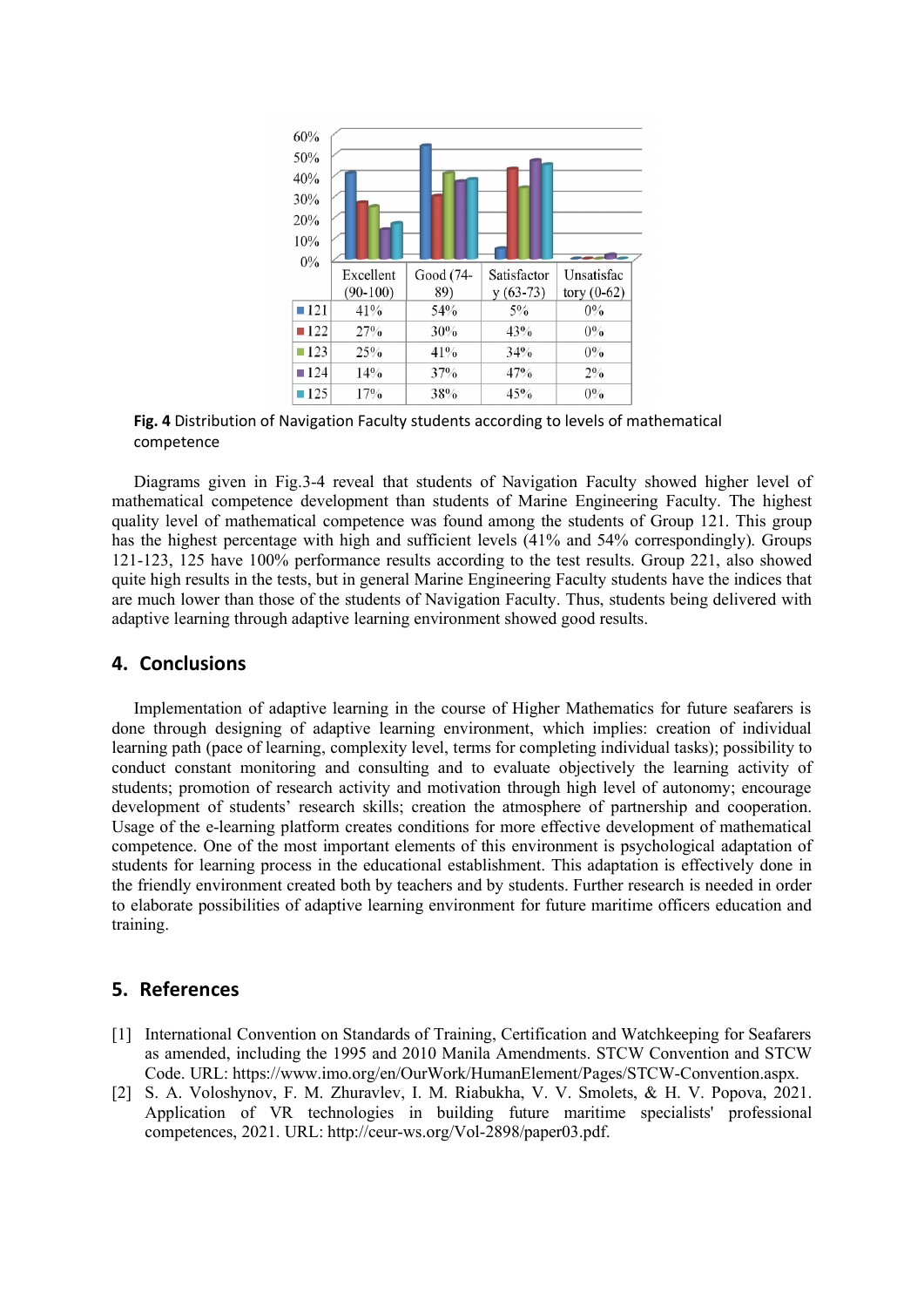- [3] O. Gnedkova, D. Kravtsov, Organization of Testing in Distance Learning (on the Base of Distance Learning System "Kherson Virtual University, 2.0"), Information Technologies in Education Scientific Journal 3 (2009) 209–215.
- [4] V. Cherniavskyi, H. Popova, M. Sherman, S. Voloshynov, & A. Yurzhenko, Mixed reality technologies as a tool to form professional competency of sea transport professionals, (2020). URL: http://ceur-ws.org/Vol-2740/20200217.pdf.
- [5] T. Zaytseva, L. Kravtsova, A. Puliaieva: Computer Modelling of Educational Process as the Way to Modern Learning Technologies, (2019). URL: https://lib.iitta.gov.ua/716616/2/paper\_403.pdf.
- [6] V. Osadchyi, H. Varina, E. Prokofiev, E. Serdiuk, S. Shevchenko. Use of ar/vr technologies in the development of future specialists' stress resistance: Experience of steam-laboratory and laboratory of psychophysiological research cooperation, (2020). URL: http://ceur-ws.org/Vol-2732/20200634.pdf.
- [7] S. Semerikov, I. Teplytskyi, Y. Yechkalo, O. Markova, V. Soloviev, A. Kiv, Computer simulation of neural networks using spreadsheets: Dr. Anderson, Welcome Back, (2019). URL: http://ceur-ws.org/Vol-2393/paper\_348.pdf.
- [8] A. Kiv, M. Shyshkina, S. Semerikov, A. Striuk, M. Striuk, H. Shalatska, CTE 2019 When cloud technologies ruled the education, (2020), pp. 1-59. URL: http://ds.knu.edu.ua/jspui/bitstream/123456789/2681/1/CTE%202019%20%e2%80%93%20Whe n%20cloud%20technologies%20ruled%20the%20education.pdf
- [9] K. Osadcha, V. Osadchyi, S. Semerikov, H. Chemerys, A. Chorna: The review of the adaptive learning systems for the formation of individual educational trajectory. Paper presented at the CEUR Workshop Proceedings, Volume 2732. URL: https://www.researchgate.net/publication/345948449 The Review of the Adaptive Learning Systems\_for\_the\_Formation\_of\_Individual\_Educational\_Trajectory
- [10] S. Voloshinov, V. Kruglyk, V. Osadchyi, K. Osadcha, S. Symonenko: Realities and prospects of distance learning at higher education institutions of Ukraine, Ukrainian Journal of Educational Studies and Information Technology, Volume 8, 2020, pp.1-16. doi:10.32919/uesit.2020.01.01
- [11] V. Osadchyi, I. Krasheninnik, O. Spirin, S. Koniukhov, T. Diuzhykova: Personalized and adaptive ICT-enhanced learning: A brief review of research from 2010 to 2019. Paper presented<br>at the CEUR Workshop Proceedings, Volume 2732, 2020, pp.559-571. URL: at the CEUR Workshop Proceedings, Volume 2732, 2020, pp.559-571. URL: https://lib.iitta.gov.ua/722284/1/Personalized%20and%20Adaptive%20ICT-Enhanced%20Learning.pdf
- [12] L. Smetanyuk, G. Kravtsov: To the theory and practice of use adaptive tests. Information technologies in education, 2009, pp.148 - 155. doi:10.14308/ite000066
- [13] H. Trong: Virtual MET Institution: assessing the potentials and challenges of applying multi-user virtual environment in maritime education and training: Master of science / World Maritime University, Malmo, Sweden, 2012. URL: https://commons.wmu.se/all\_dissertations/20/
- [14] C. Froschl: User modeling and user profiling in adaptive e-learning systems (Unpublished master thesis). Graz University of Technology, Austria, 2005, p.175. URL: https://citeseerx.ist.psu.edu/viewdoc/download?doi=10.1.1.86.8861&rep=rep1&type=pdf
- [15] A. Maron, L. Monahova, Major Trends in the Development Androgentic Research, Academic Bulletin of the Institute of Adult Education of Russian, Volume 1, Academy of Education, People and Education, 2001. pp.32-39.
- [16] P. Moscal, D. Carter, P. Johnson: 7 Things You Should Know About Adaptive Learning, 2017. URL: https://library.educause.edu/resources/2017/1/7-things-you-should-know-about-adaptivelearning
- [17] S. Rondon, F.C. Sassi, C. Andrade: Computer game-based and traditional learning method: a comparison regarding students' knowledge retention, BMC medical education, 2013. URL: https://bmcmededuc.biomedcentral.com/articles/10.1186/1472-6920-13-30
- [18] IMO Model Course 7.02 Chief engineer officer and second engineer officer, 2014. URL: https://www.slideshare.net/ChairilAnam4/imo-model-course-702-edition-2014
- [19] O. Dobroshtan, T. Spychak, Teaching mathematical disciplines in the adaptive environment of the higher marine educational environment foundation, Academic notes, Series: Problems of methodology physico-mathematical and technological education, Kropivnytskyi: EPC of Centralukrainian Volodymyr Vynnychenko State Pedagogical University, 2020.